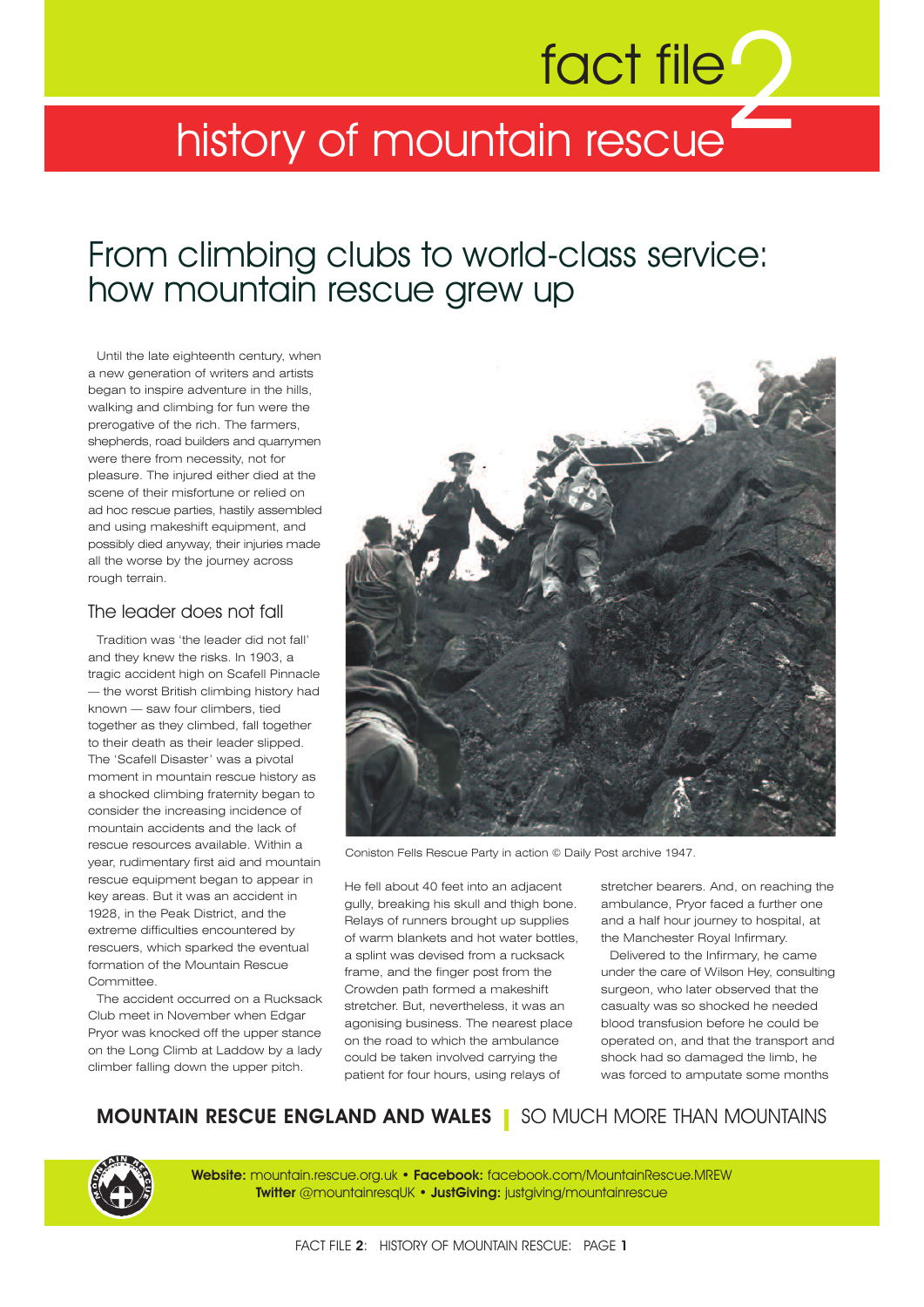# 2 fact file history of mountain rescue

later. 'The absence of morphia with the transport had done more damage to the limb than the mountain,' he said.

### Searching for a mountain rescue stretcher

Meanwhile, in 1932 the Rucksack Club and the Fell and Rock Climbing Club combined to form the Joint Stretcher Committee, charged to produce a suitable mountain stretcher and a list of first aid equipment. The Thomas stretcher was deemed the most suitable as the design allowed the end carriers to see their feet and avoid stumbling, and the wooden runners gave sufficient ground clearance to allow easy movement across rock, scree, grass or snow. Along with a double Thomas splint, wooden arm splints, iodine, bandages, kettle, primus stove, an eiderdown, feeding cup and urine bottle, the new stretchers were to be left at designated posts for use as required. Posts were established in the popular climbing areas, managed by the clubs with the help of donated funds and under the supervision of a designated individual.

In 1936, the committee decided a more permanent structure was called for and the First Aid Committee of Mountaineering Clubs was created from representatives of the clubs, including those of the universities, and bodies with allied interests such as the Ramblers Federation and the Youth Hostel Association. A central fund was organised from a 2% levy from the clubs and all accidents and use of equipment had to be reported to the committee.

It was Wilson Hey's determined belief in the use of morphia — and its eventual addition to the equipment list — which many consider his most powerful legacy to mountain rescue. It was fifteen years before he could persuade Whitehall that 'morphia reduces suffering, and

suffering produces shock, and prolonged shock causes death' but, so convinced was he in the benefits to the casualty, that he issued morphia to the posts without a licence, at his own expense.

In 1949, the government relented and agreed to the supply of three quarter grain ampoules for each post, except for Ogwen and Glencoe which would have six ampoules each, due to the frequency of accidents in those areas. Since that day, mountain rescue has appointed a Medical Officer responsible for the issue of morphia.

### The first civilian mountain rescue teams take shape

By 1950, the First Aid Committee of Mountaineering Clubs had become the Mountain Rescue Committee (MRC), a charitable trust with membership from a far wider spectrum of outdoor pursuit groups. It was events in Coniston and

Keswick which prompted the formation of the first civilian mountain rescue teams. Similar stirrings were occurring in the mountains of Scotland and North Wales — where the RAF mountain rescue service, initially conceived for the rescue of air crew downed in the mountains, was increasingly involved in the rescue of civilians.

In late December 1946, Ernest John Harris Sivyer set off across the fells but failed to return. At first light, a rapidly assembled party of local people set out to search the area around Dow Crags and Coniston Old Man to no avail. By next morning, fifty policemen had joined farmers and other volunteers to search over a hundred square miles of countryside in the most appalling conditions. Sivyer's body was found just 500 foot from the main road, where he appeared to have fallen about 400 foot down a steep gully. The search



Keswick rescuers, the early days © Keswick MRT Archive.

# **MOUNTAIN RESCUE ENGLAND AND WALES** SO MUCH MORE THAN MOUNTAINS



**Website:** mountain.rescue.org.uk • **Facebook:** facebook.com/MountainRescue.MREW **Twitter:** @mountainresqUK • **JustGiving:** justgiving/mountainrescue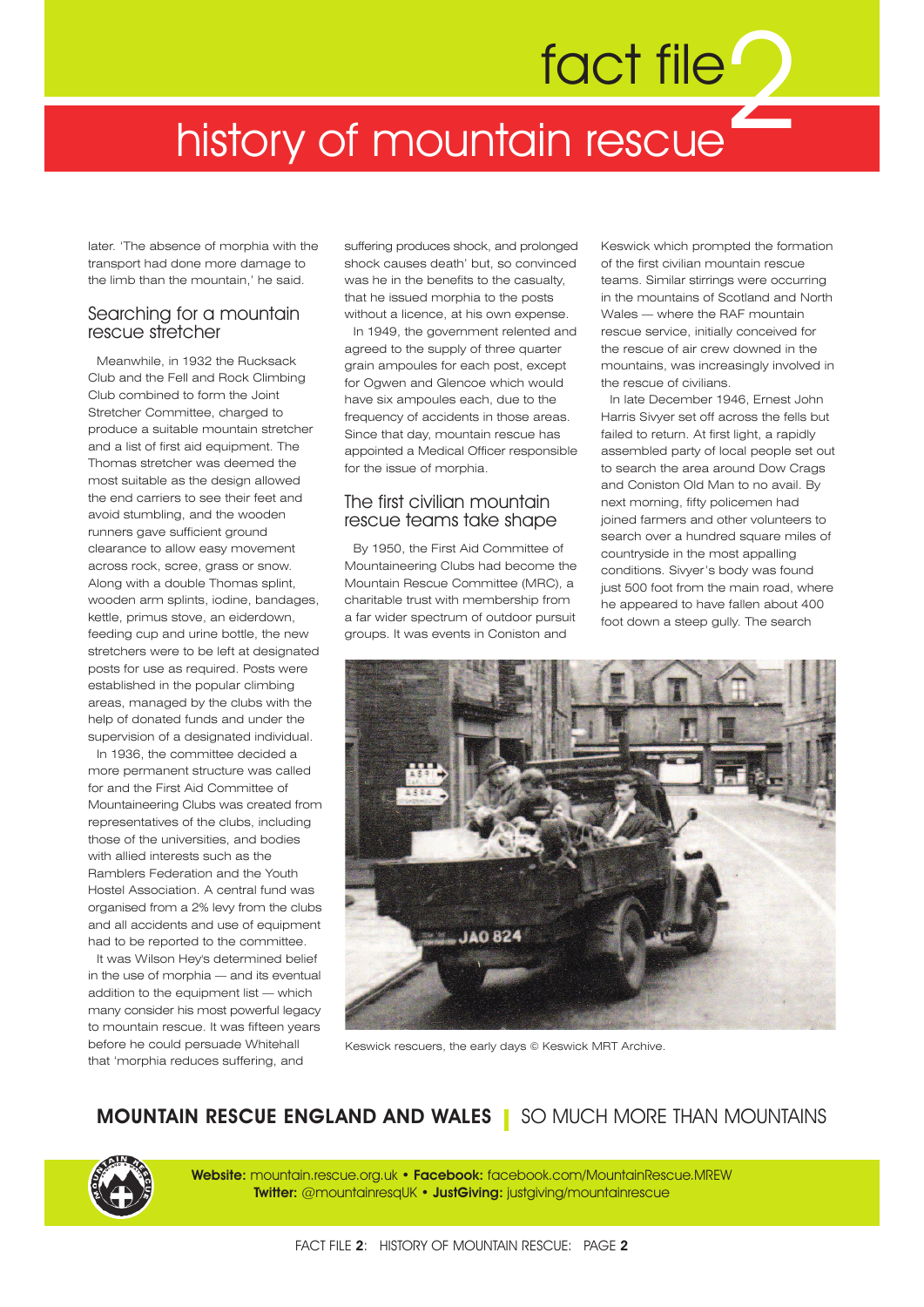# 2 fact file history of mountain rescue

had taken such a toll on those involved that the first civilian mountain rescue team in England was formed, led by Jim Cameron.

Over in Keswick, an accident on Great Gable in April 1946 prompted the formation of the Borrowdale MRT (now Keswick MRT) under the leadership of Rusty Westmorland. Two experienced climbers had been tackling a climb called Shark's Fin when a gust of wind blew one of the men from his sloping hold. He fell onto a ledge, his femur broken. Their subsequent rescue was a long and laborious twenty one hours, much of it endured without food, in foul weather and darkness — exhausting for everyone involved.

Across the UK, and over the years, a variety of accidents, searches and light aircraft crashes in mountainous and moorland areas galvanised the locals into action. Initially, there was little direct communication between teams, just the six monthly meetings at Hey's rooms in St John Street, Manchester. And yet, new teams continued to spring up with similar values, similar aspirations, each subtly adapted to their own environment.

1960 saw the creation of a Scottish subcommittee, initially led by Dr Donald Duff, to deal with the day-to-day problems of administering a mountain rescue service north of the Border. It was the first step towards a separate Scottish mountain rescue service and in June 1965, the Mountain Rescue Committee of Scotland was formed.

### The work continues

Teams in England and Wales have continued to work together, both at local level and through the national body — now known as Mountain Rescue England and Wales. Where once operational territories and regional differences were often fiercely guarded, in recent years, multi-team cooperation has become a significant feature of mountain rescue. The ability — and necessity — of teams working

together, sharing experience, manpower, technology and resources first became clear in October 2012, when five-yearold April Jones was abducted from near her home in the quiet mid-Wales market town of Machynlleth.

Initially, the search involved just local police officers and members of the Aberdyfi and Brecon teams, along with many members of the local community. But it quickly became evident that this incident was much bigger than first anticipated, local resources alone would be stretched to breaking point. And so began one of the largest search and rescue operations in the UK for over twenty years, involving many services, agencies and members of 23 mountain and cave rescue teams. As the circle of involvement grew ever wider, first neighbouring teams joined the search, then their neighbours. Further afield, other teams provided cover for those who'd left their own patches to travel to Wales.

By the end of the search, Brecon search managers identified that the search area had covered 72.26km square, with 208 search areas of median size 0.26km square. There were 1,075 'searcher days' given, with approx 13,400 hours of time. More than 6,000 SARCALL SMS messages were sent supporting the operation, with 2,670 sent on the Saturday of the search.

The incident demonstrated that teams could and would work together, that there was a commonality of ethos and standards which should be harnessed and systems created in readiness for future such emergencies.

Three years later, in December 2015, mountain rescue's interoperability was

put to the test once again, when first Cumbria, then York, North Wales and areas in Salford and Lancashire (far from the mountains) succumbed to devastating flooding.

Previously, when flooding hit a team's area, response tended to be local as team members turning out to help where they could in their local communities. But there was a level of frustration at not being fully equipped and trained to deal with such incidents. Gradually, the idea of swiftwater and bankside water training took hold, with team members equipped and trained to search alongside and through water. Then, in 2014, the Lake District teams drafted a regional Major Incident Plan and set about training in Water and Flood Incident Management. 'Exercise Cloudburst' followed. Many thought the scenario over the top at the time but this regional table-top exercise, based on a fictitious flood of the small town of Egremont and the surrounding area, doubtless proved invaluable in December 2015.

Over fourteen days of flooding, national calls for help were met by the combined efforts of 32 individual teams travelling into the affected areas to assist their fellow mountain rescue colleagues and the communities they support.

In Cumbria, as the rivers rose, jobs came from the police to MR Bronze, then out to teams via Airwave radio and team members were involved in a wide range of tasks helping recover people, pets and possessions. The local teams were busy in Cockermouth, Keswick and Kendal. Penrith team members attended a number of incidents in Eamont Bridge, Kirkby Stephen helped with evacuations in Appleby and Patterdale team members, driven from their own base by floodwater, helped with the rescue of an Ullswater steamer that had broken free from its moorings.

# **MOUNTAIN RESCUE ENGLAND AND WALES** SO MUCH MORE THAN MOUNTAINS



**Website:** mountain.rescue.org.uk • **Facebook:** facebook.com/MountainRescue.MREW **Twitter:** @mountainresqUK • **JustGiving:** justgiving/mountainrescue